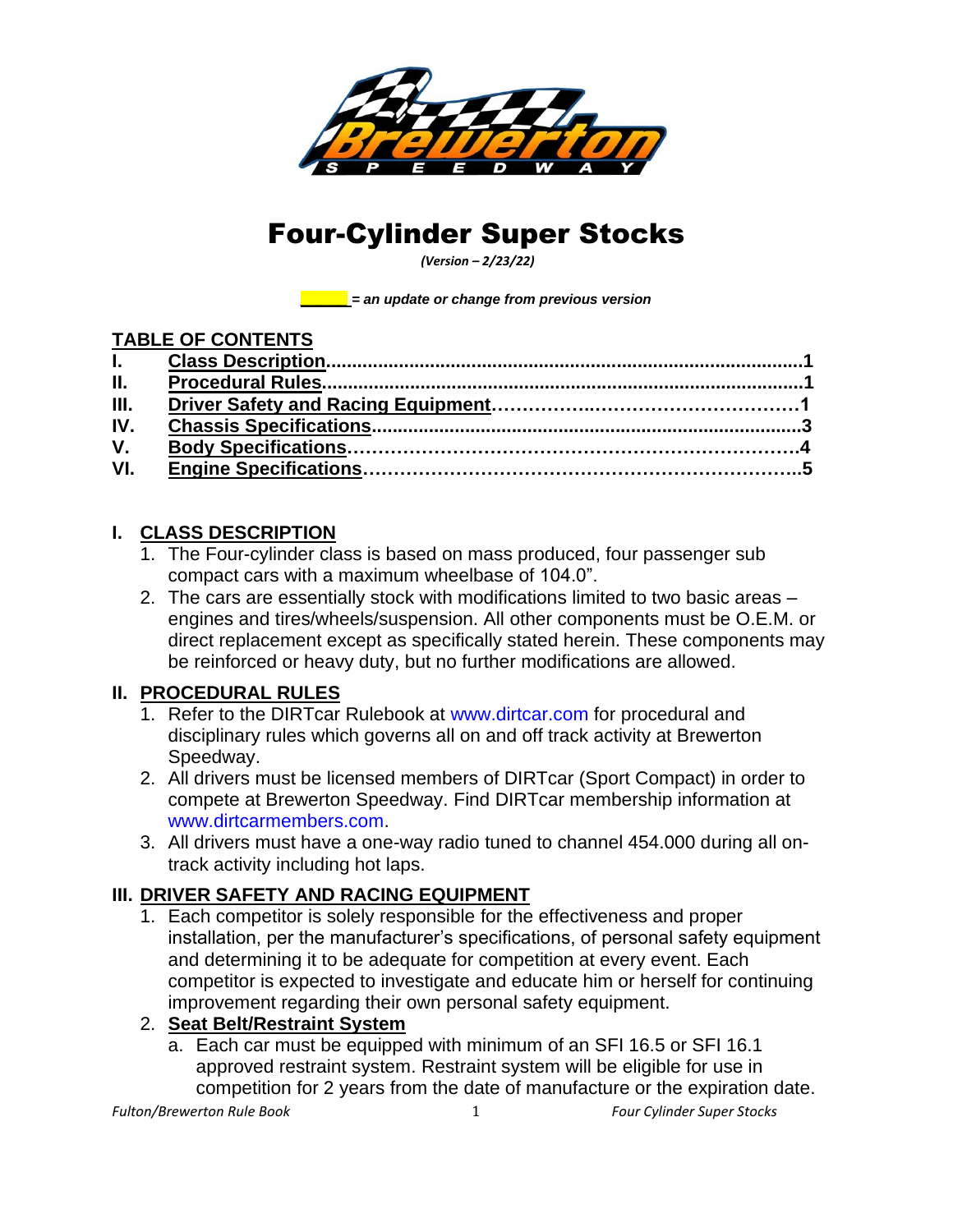Seat belt restraint systems shall be installed and used in accordance with manufacturer's instructions.

- b. In any type of manufacturer's installation, the fasteners must be as supplied by the manufacturer unless using type of mount in which the seat belt wraps around the roll cage.
- c. Seat belt material should not be permitted to come in contact with any sharp or metal edge, including when the material passes through the seat.

### 3. **Protective Clothing**

- a. All drivers are required to wear a fire resistant driving uniform meeting minimum of the SFI 3.2A/5 specification and display a valid SFI 3.2A/5 label on the outside of the uniform.
- b. Drivers must wear gloves at all times they are on track. Driver's gloves must meet or exceed the SFI 3.3 specification and have a legible and valid SFI 3.3 label.
- c. All drivers should wear fire resistant accessories including but not limited to; head sock, under garments, shoes, and socks. Shoes should meet minimum of the SFI 3.3 specifications and display a valid SFI 3.3 label

#### 4. **Seats**

- a. Aluminum and/or carbon fiber-type composite seats only permitted. If a carbon fiber-type composite seat is used it must meet the SFI 39.2 ratings. Aluminum seats with an FIA and/or SFI 39.2 rating are recommended.
- b. All seats must be mounted to the frame as required by the seat and chassis manufacturer. Full containment seat(s) are recommended.
- c. All areas surrounding the head should have padding.
- d. The driver's seat must be securely fastened to the frame and/or cage in six positions with a minimum of six (6) 3/8"-inch bolts, grade 5 or better. There should be a minimum of four (4) bolts on the bottom and two (2) in the back of the seat.
- e. All seats must be a minimum of 1/8"-inch magnetic steel plate under and up the back 4"inches and be as wide as the seat. Only single piece high back type seats are permitted.

## 3. **Helmets**

a. All drivers must wear a full-face helmet with a minimum safety rating of FIA 8860-2010, Snell SA 2020, Snell SA 2015, Snell SA 2010, Snell SAH 2010 and/or a valid SFI 31.1/2005 label.

## 4. **Head and Neck Restraint System**

- a. Drivers, at all times they are on the track, must have their helmets correctly (following manufacturers installation and use instructions) connected to an approved head and neck restraint.
- b. The head and neck restraint must be SFI 38.1 approved and display a legible and valid SFI 38.1 label.

#### 5. **Other General Safety Items**

- a. All cars must be equipped with an SFI 27.1 certified driver's side window net securely mounted to the roll cage.
- b. Sharp and/or protruding edges in and around the cockpit will not be permitted.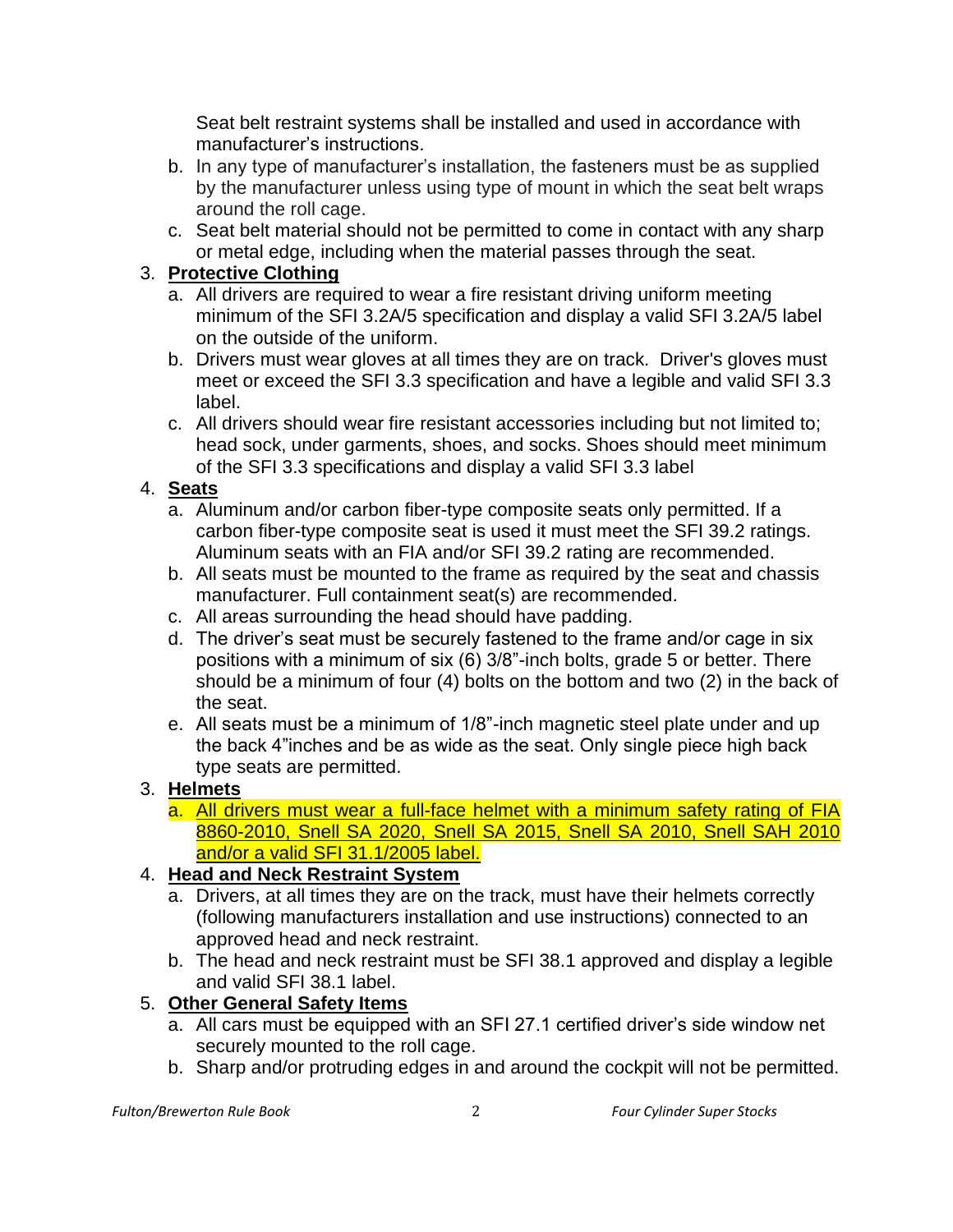- c. SFI-approved and labeled seat, roll bar, knee and steering pads and/or padding is recommended
- d. All teams must have a minimum of 2.5 lb. fire extinguisher in their hauler with minimum ABC rating.

# **IV. CHASSIS SPECIFICATIONS**

### 1. **Minimum Weights**

- a. One pound per cubic centimeter (cc) 2050 minimum up to 2400 maximum. All weights measured at the completion of a given event with driver in car. No fuel may be added to reach minimum weight.
- b. Competitive Weight Adjustment: Track officials reserve the right to institute a competitive weight penalty, with weight added to a location to be determined by track officials.
- c. All cars must have minimum weight and cubic centimeters lettered on the hood.
- d. Ballast weight must be lead weight or steel plates mounted to frame by weight ballast clamps. No welding weight to frame allowed. No dumbbells may be used. All ballast weight must be painted white and have car number on it.

#### 2. **Exhaust**

- a. Any exhaust system may be used. All exhaust systems must exit outside body shell.
- b. MUFFLERS MANDATORY. Passenger style, California Turbo style should be used. Sound level not to exceed 90db at 50 feet.

#### 3. **Suspension**

- a. Suspension rear end substitution allowed. Volkswagen Rabbit rear ends must be reinforced or altered for strength.
- b. All suspension pivot points must retain stock location and stock track width. Any stabilizer bar may be added or removed in front and/or rear. Bushings may be changed.
- c. Struts, shocks, and springs must be O.E.M. replacement. Strut suspension reinforced top and bottom. Springs may be of various tensions. A-Frames may be strengthened.
- d. No floaters. All drive line and suspension parts, also engine, must be the same as floor pan.

## 4. **Brakes**

a. Four wheel hydraulic brakes in good working order. May use proportioning valves.

## 5. **Wheels And Tires**

- a. Stock wheels are not permitted.
- b. Only aftermarket steel racing wheels permitted. Wheels are permitted a 7" maximum width, may be single or double wall and have a 3"- 4"maximum offset. Back of rim making contact with hub MUST be flat surface (no concave).
- c. Bead locks are permitted.
- d. No spacers or spacing allowed between hub and wheel.
- e. 1" hex racing lug nuts mandatory.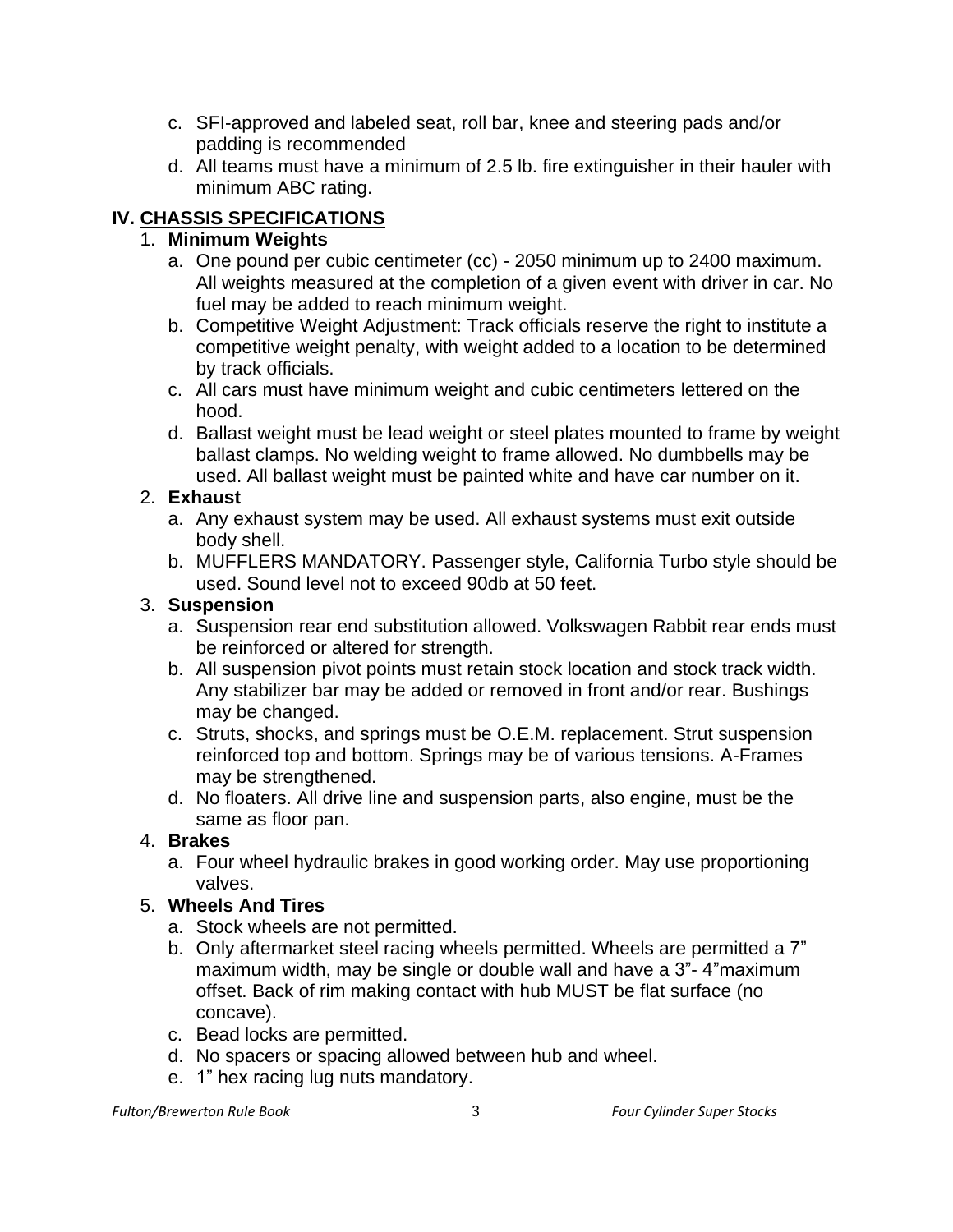- f.  $\frac{1}{2}$  wheel studs required. Studs must protrude through the lug nut a minimum of  $\frac{1}{4}$ ".
- g. Any tire with 8" TREAD WIDTH MAXIMUM. Racing recaps may be used. McCreary Roadstar DOT tires are acceptable. Grooving of tires is permitted. NO wheel plugs/covers/inserts.

#### 6. **Frame**

a. No tube frames. Reinforcement of stock frame is permitted. Front and rear sub-frames must be tied together on uni-body cars.

#### 7. **Floor Pan**

a. Complete floor pan MUST be used. Holes through floor pan must be sealed. Body and floor pan must remain essentially stock.

#### 8. **Transmission/Driveline**

- a. Must be complete transmission. Gearing may be changed.
- b. Five speeds may be used.
- c. Automatic or standard O.E. style transmission.
- d. A drive shaft loop must be installed within 6"-12" of the front universal joint to prevent drive shaft dropping in case of breakage.

#### 9. **Interior**

- a. Must be ENTIRELY gutted.
- b. Remove or pad all sharp edges.
- c. All pedals must remain in stock location.
- d. A full six (6) POINT roll cage with headrest constructed of mild steel tubing is MANDATORY. Major tubes MUST be 1 ½ O.D. X .090 wall thickness MINIMUM. The major tubes are all tubes in the six-point cage and the driver's door bars.
- e. Driver and passenger openings must have three side bars with uprights.
- f. Front firewall must be stock with holes plugged.
- g. A 20 gauge metal firewall must be installed behind the driver, extend to the rear window opening, and completely enclose the rear deck. Must be securely bolted, riveted, or welded in place.
- h. Interior tinwork: No cockpit style enclosed tinwork. Right side may have tin flat front to rear up to 12" from the floorboard.

## 10.**Steering Column**

a. May not be lengthened, shortened, or relocated. A collapsible steering column is highly recommended.

## 11.**Ground Clearance**

a. MINIMUM ground clearance is 4" measured to the lowest part of the chassis.

## 12.**Tow Hooks**

a. All cars must have tow hooks mounted on the front and rear.

# **V. BODY SPECIFICATIONS**

#### 1. **Appearance**

- a. Overall appearance must be OEM stock to the eye.
- b. No chopping, channeling, or sectioning.
- c. Front inner fenders optional.
- d. Full rocker panels must be used.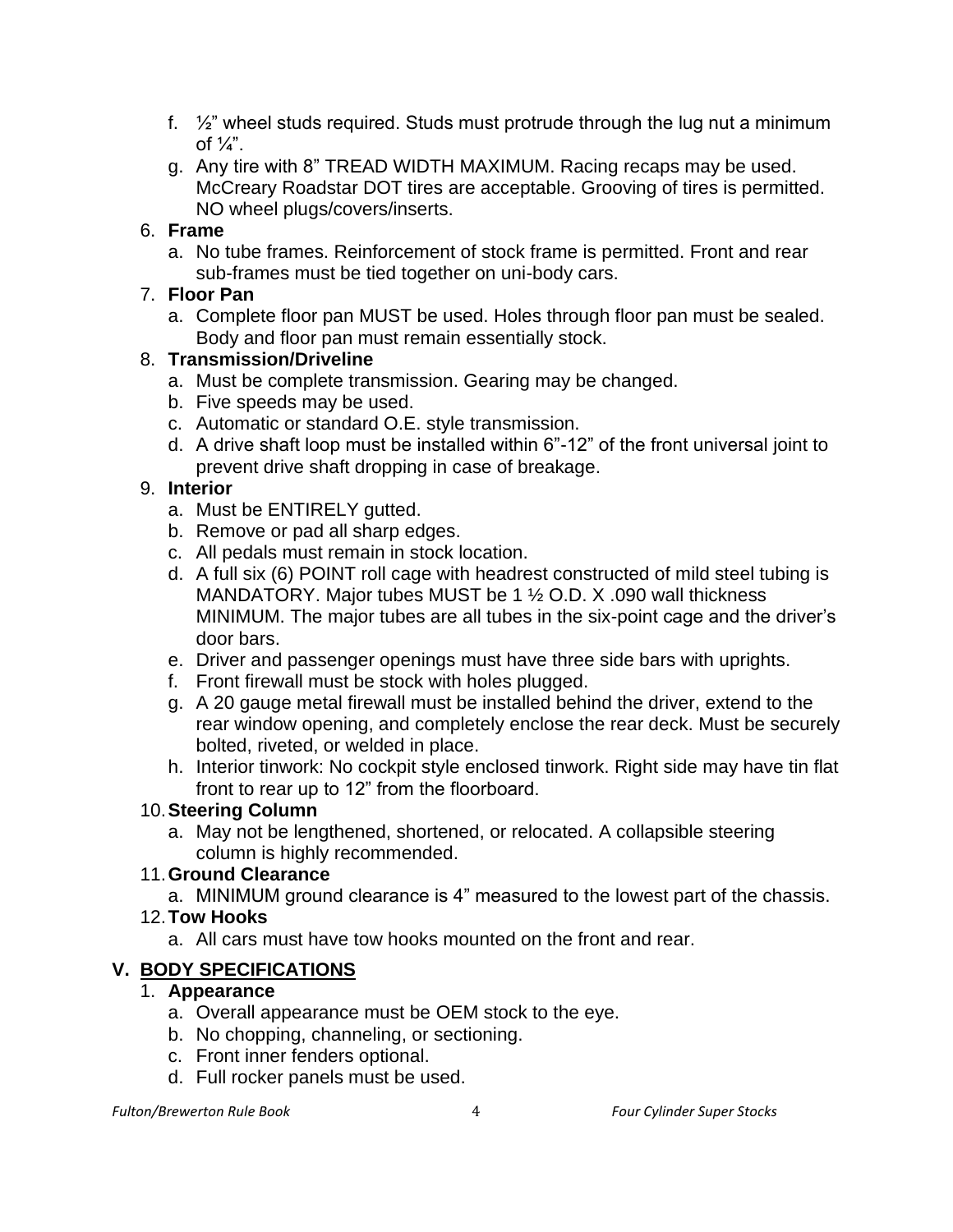- e. Wheel well openings may be reasonably radiused for tire clearance.
- f. Bodies must be complete.
- g. Body may not be lowered over floor pan.
- h. Body must be of same manufacturer as original floor pan. Wheel base of new body must be same as original body within 2 inches.
- i. Headlight and tail light openings must be sealed to driver's compartment.
- j. All glass, lights, side body moldings and door latches must be removed.

#### 2. **Hood**

- a. A 2" maximum height hood scoop is allowed. Hood scoop must be completely enclosed and be neat in appearance-No ram air.
- b. Hoods must be chained and/or approved hood pins must be used.

# 3. **Windshield**

- a. Stock windshield must be removed.
- b. Windshield area and grill cavity must be wire screened, NO CHICKEN WIRE.
- c. The windshield must also have one safety bar and two safety straps, one in center and one 5" from center on each side.

## 4. **Bumpers**

a. MUST be stock appearing, with ends capped with steel cap and/or brought in flush.

# 5. **Rub Rail**

- a. Single side rub rails permitted, must NOT extend more than 1" from body.
- b. Driver's side rub rail must be level, passenger side may be tipped town slightly from front to rear to prevent overlap on contact.
- c. ALL rub rails must be rolled in towards body on end.

## 6. **Deck Lids/Rear Hatches**

a. Must remain stock.

## 7. **Numbers and Graphics**

- a. Legible numbers must appear at least 12" high in contrasting color and must be on driver and passenger door and on roof.
- b. Engine displacement and minimum weight must be painted on hood in 2" letters on driver's side.

## **VI. ENGINE SPECIFICATIONS**

## 1. **General**

- a. Normally aspirated, four cylinder, four cycle, single (up to 4-valves per cylinder) or dual overhead cam engines permitted.
- b. Engine displacement may be no greater than 2560cc.
- c. Engine block and cylinder heads must be stock appearing.
- d. Engine must match chassis manufacturer.

## 2. **Carburetor/Fuel Injection**

- a. Any single or 2 barrel carburetor including Holley #4412 OEM.
- b. Must run a maximum spacer adapter of 1" including gaskets.
- c. No modification of any kind allowed to the carburetor except the removal of the choke plate and shaft. Box stock only.
- d. The jets may be changed as needed.